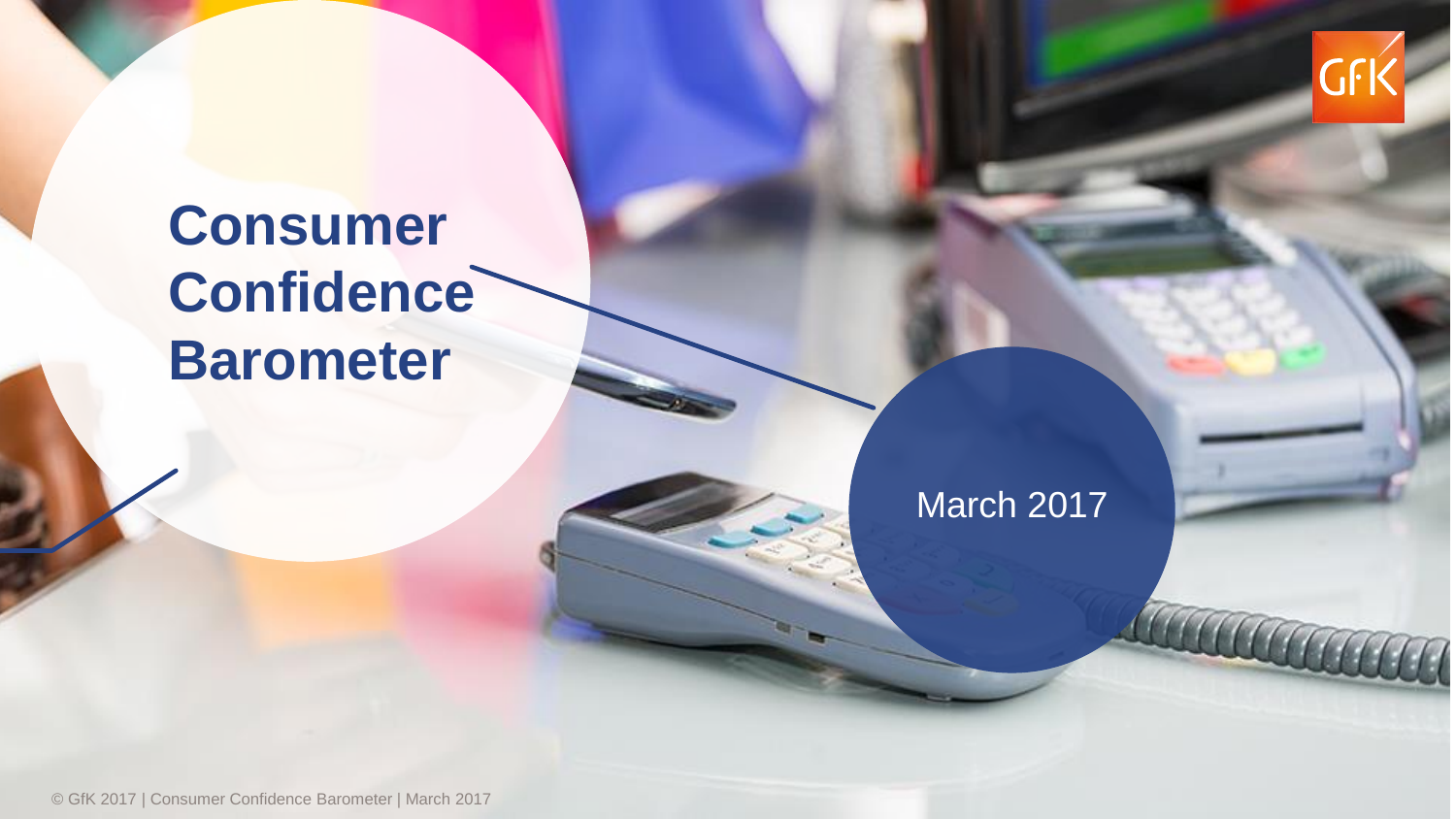Consumer Confidence Barometer - Overview



- The UK Consumer Confidence Barometer is conducted by GfK on behalf of the European Commission
- The UK Consumer Confidence Survey was conducted amongst a sample of 2001 individuals aged  $16+$  in the UK
- Quotas are imposed on age, sex, region and social class to ensure the final sample is representative of the UK population
- Interviewing was carried out during  $1<sup>st</sup> 15<sup>th</sup>$  March 2017
- **The study arrives at the index score by arriving at an average of averages from core questions**
- This survey was conducted via a nationally representative online survey, with a yearly telephone survey conducted to calibrate the data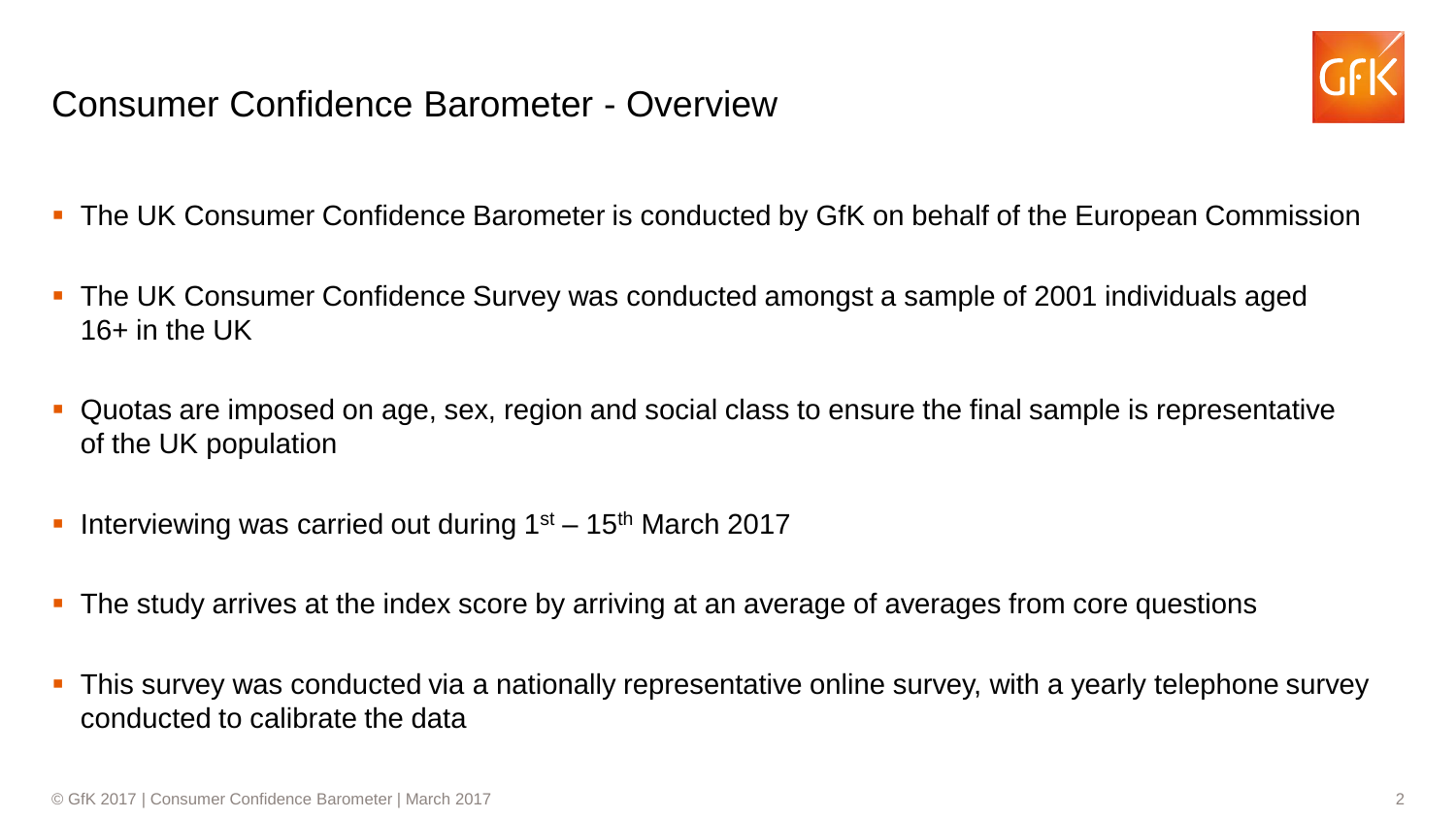## Consumer Confidence Index





The Index Score is calculated using the results of five questions (1,2,3,4, and 8). The mean score from each of these five questions is combined and the Index Score is the average.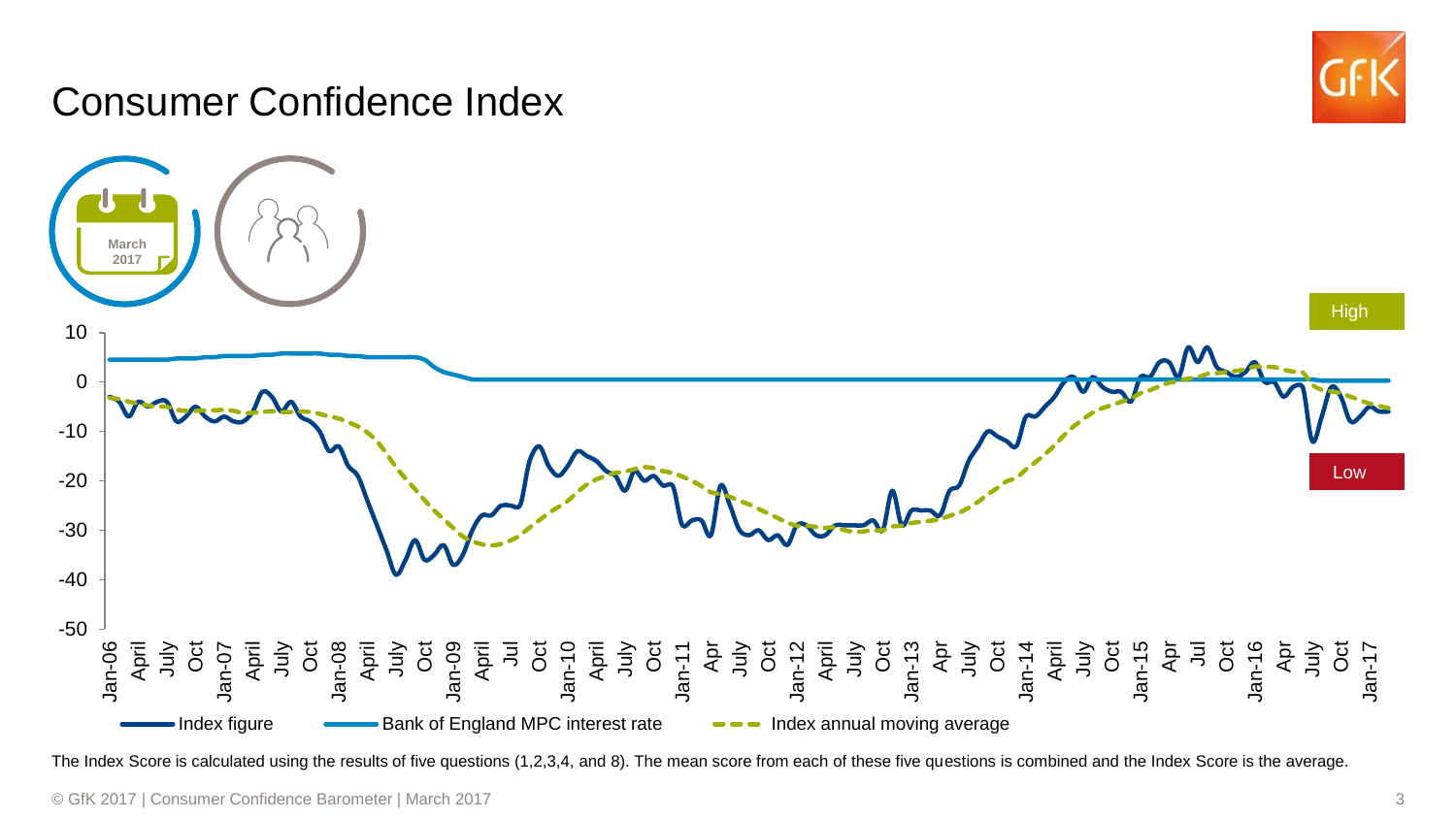

Q3 How do you think the general economic situation in this country has changed over the last 12 months? Got a lot better =  $1$  / Got a little better =  $0.5$  / Stayed the same =  $0$  / Got a little worse -0.5 / Got a lot worse = -1

Q4 How do you expect the general economic situation in this country to develop over the next 12 months? Get a lot better =  $1$  / Get a little better = 0.5 / Stay the same =  $0$  / Get a little worse -0.5 / Get a lot worse = -1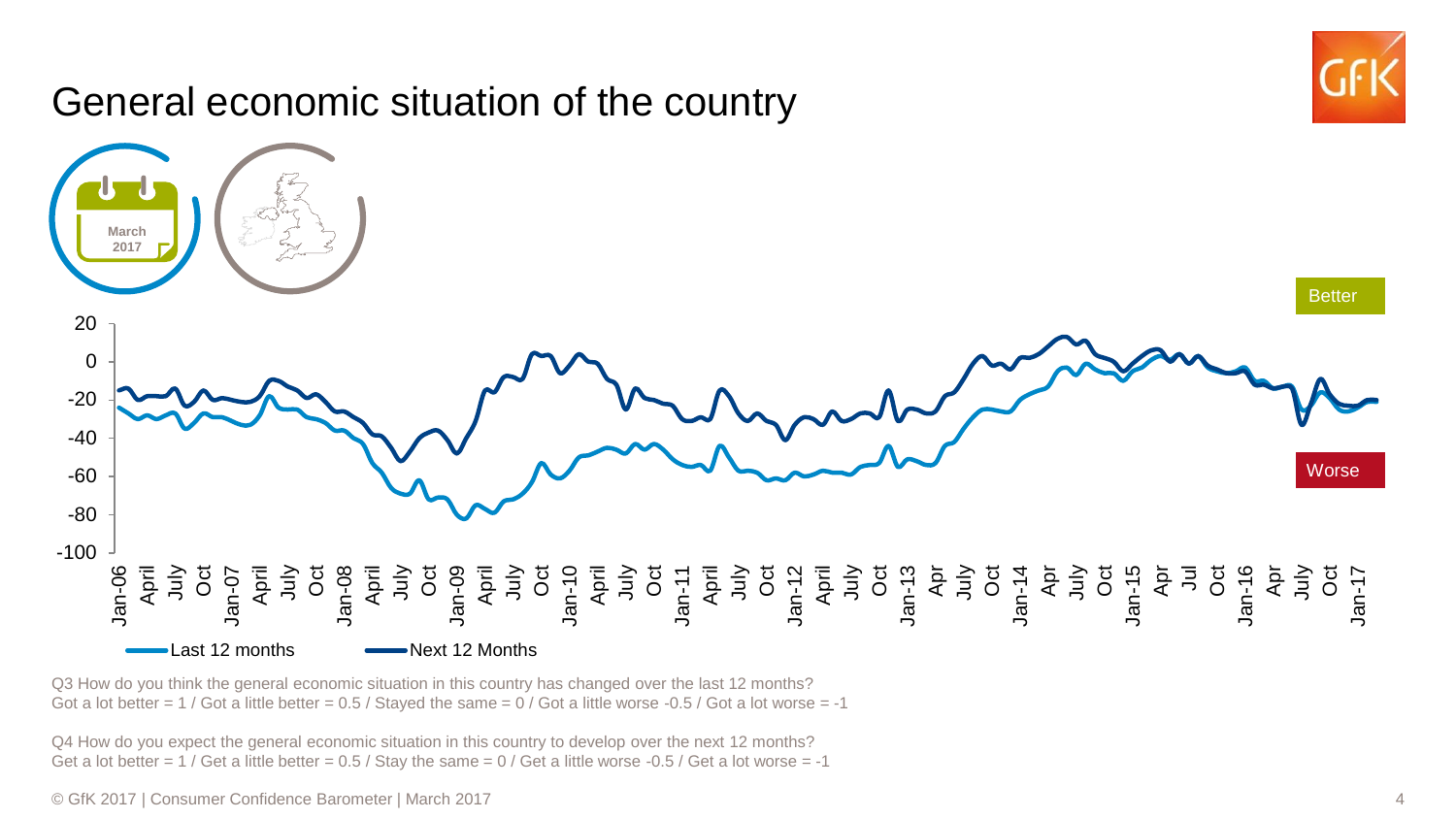

Q2 How do you expect the financial position of your household to change over the next 12 months? Get a lot better =  $1$  / Get a little better = 0.5 / Stay the same =  $0$  / Get a little worse -0.5 / Get a lot worse = -1

Q1 How has the financial situation of your household changed over the last 12 months? Got a lot better =  $1 /$  Got a little better = 0.5 / Stayed the same = 0 / Got a little worse -0.5 / Got a lot worse = -1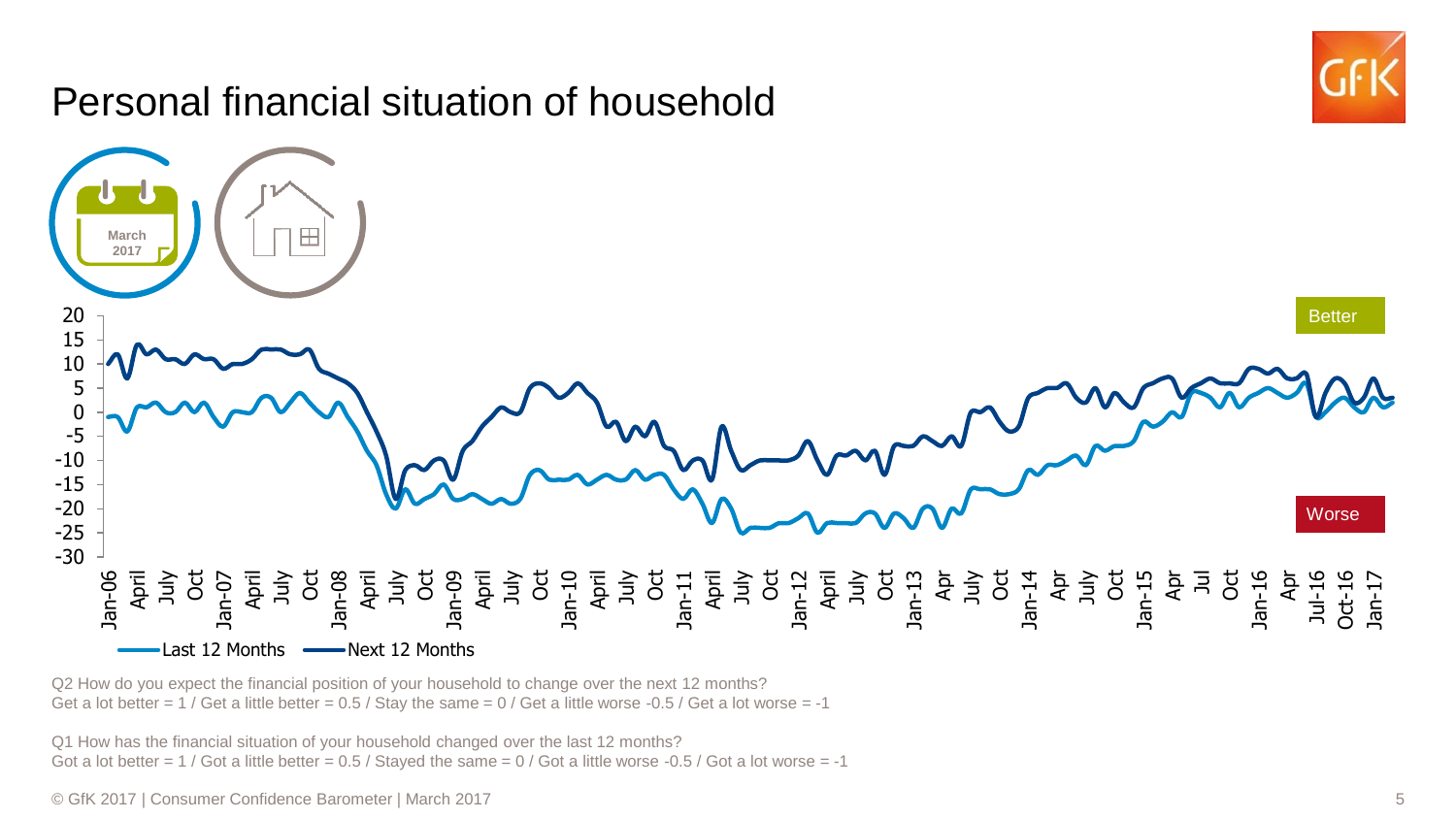

**March 2017**



Right time

Is now the right time to buy?



Q8 In view of the general economic situation, do you think now is the right time for people to make major purchases such as furniture or electrical goods? Yes, now is the right time  $= 1$  / It is neither the right time nor the wrong time  $= 0$  / No, it is the wrong time  $= -1$ 

© GfK 2017 | Consumer Confidence Barometer | March 2017 6